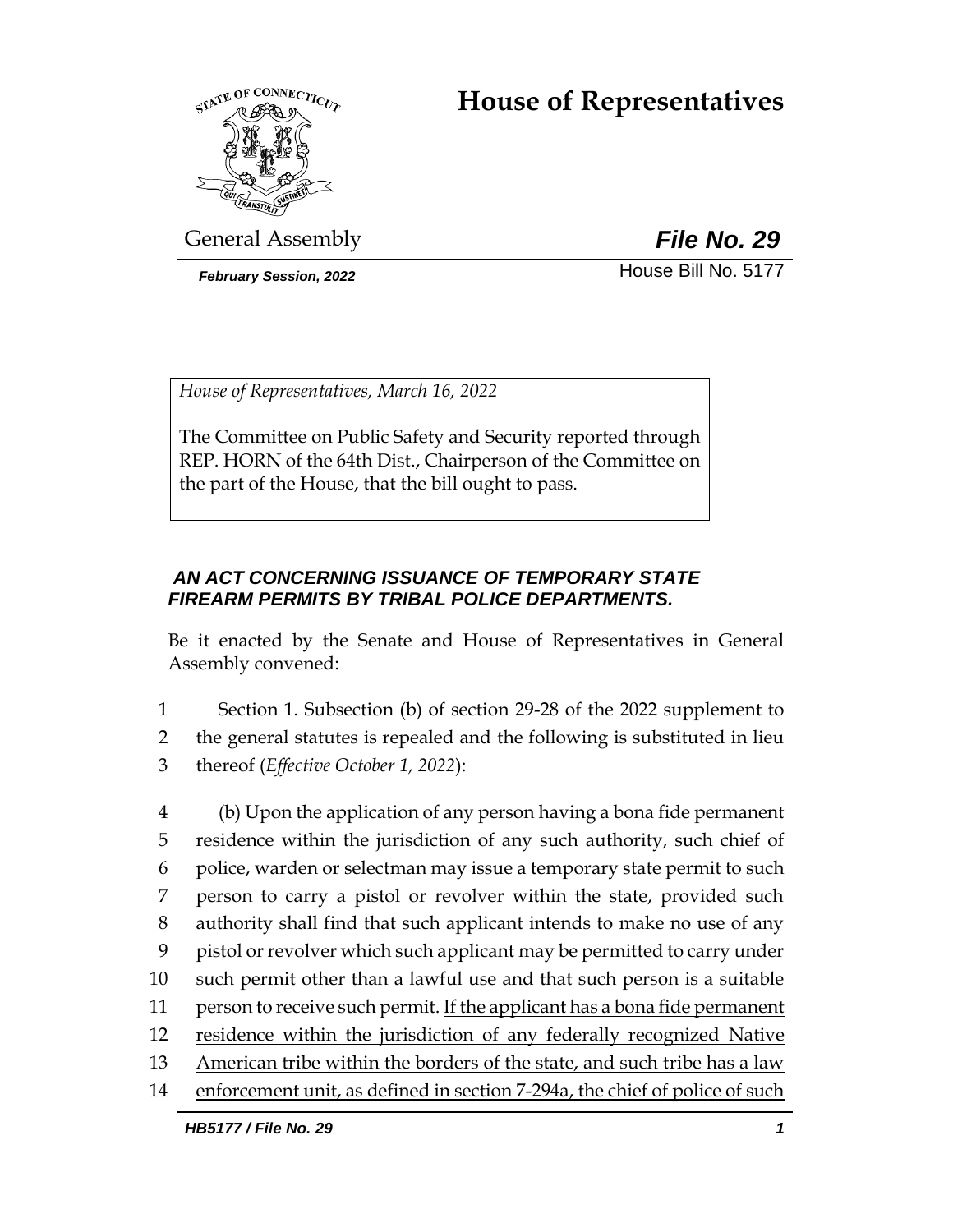law enforcement unit may issue a temporary state permit to such person pursuant to the provisions of this subsection. No state or temporary state permit to carry a pistol or revolver shall be issued under this subsection if the applicant (1) has failed to successfully complete a course approved by the Commissioner of Emergency Services and Public Protection in the safety and use of pistols and revolvers including, but not limited to, a safety or training course in the use of pistols and revolvers available to the public offered by a law enforcement agency, a private or public educational institution or a firearms training school, utilizing instructors certified by the National Rifle Association or the Department of Energy and Environmental Protection and a safety or training course in the use of pistols or revolvers conducted by an instructor certified by the state or the National Rifle Association, (2) has been convicted of (A) a felony, or (B) a misdemeanor violation of section 21a-279 on or after October 1, 2015, or (C) a misdemeanor violation of section 53a-58, 53a-61, 53a-61a, 53a- 62, 53a-63, 53a-96, 53a-175, 53a-176, 53a-178 or 53a-181d during the preceding twenty years, (3) has been convicted as delinquent for the commission of a serious juvenile offense, as defined in section 46b-120, (4) has been discharged from custody within the preceding twenty years after having been found not guilty of a crime by reason of mental disease or defect pursuant to section 53a-13, (5) (A) has been confined in a hospital for persons with psychiatric disabilities, as defined in section 17a-495, within the preceding sixty months by order of a probate court, or (B) has been voluntarily admitted on or after October 1, 2013, to a hospital for persons with psychiatric disabilities, as defined in section 17a-495, within the preceding six months for care and treatment of a psychiatric disability and not solely for being an alcohol-dependent person or a drug-dependent person as those terms are defined in section 17a-680, (6) is subject to a restraining or protective order issued by a court in a case involving the use, attempted use or threatened use of physical force against another person, including an ex parte order issued pursuant to section 46b-15 or 46b-16a, (7) is subject to a firearms seizure order issued prior to June 1, 2022, pursuant to section 29-38c after notice and hearing, or a risk protection order or risk protection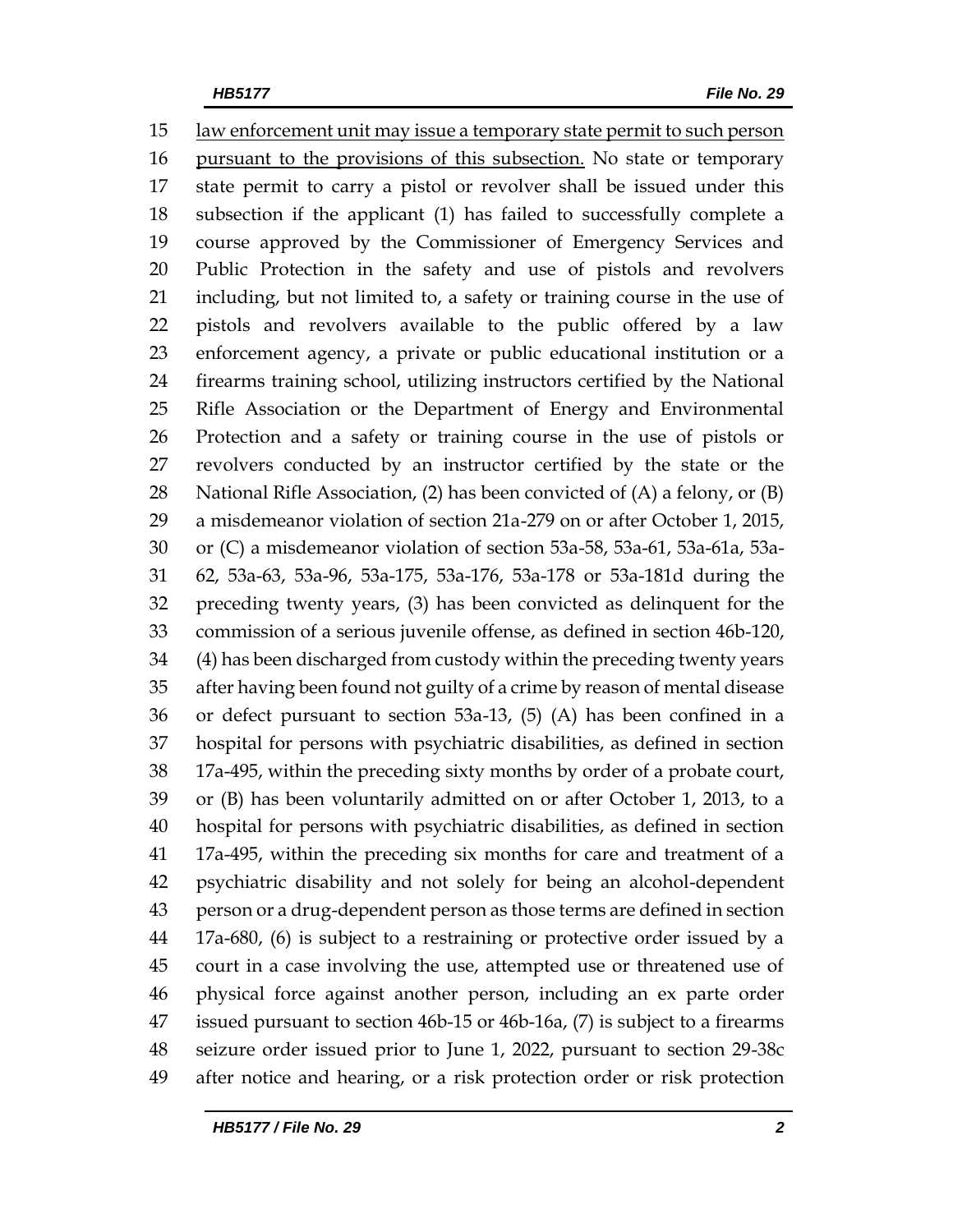investigation order issued on or after June 1, 2022, pursuant to section 29-38c, (8) is prohibited from shipping, transporting, possessing or 52 receiving a firearm pursuant to 18 USC  $922(g)(4)$ ,  $(9)$  is an alien illegally or unlawfully in the United States, or (10) is less than twenty-one years of age. Nothing in this section shall require any person who holds a valid permit to carry a pistol or revolver on October 1, 1994, to participate in any additional training in the safety and use of pistols and revolvers. No person may apply for a temporary state permit to carry a pistol or revolver more than once within any twelve-month period, and no temporary state permit to carry a pistol or revolver shall be issued to any person who has applied for such permit more than once within the preceding twelve months. Any person who applies for a temporary state permit to carry a pistol or revolver shall indicate in writing on the application, under penalty of false statement in such manner as the issuing authority prescribes, that such person has not applied for a temporary state permit to carry a pistol or revolver within the past twelve months. Upon issuance of a temporary state permit to carry a pistol or revolver to the applicant, the local authority shall forward the original application to the commissioner. Not later than sixty days after receiving a temporary state permit, an applicant shall appear at a location designated by the commissioner to receive the state permit. The commissioner may then issue, to any holder of any temporary state permit, a state permit to carry a pistol or revolver within the state. Upon issuance of the state permit, the commissioner shall make available to the permit holder a copy of the law regarding the permit holder's responsibility to report the loss or theft of a firearm and the penalties associated with the failure to comply with such law. Upon issuance of the state permit, the commissioner shall forward a record of such permit to the local authority issuing the temporary state permit. The commissioner shall retain records of all applications, whether approved or denied. The copy of the state permit delivered to the permittee shall be laminated and shall contain a full-face photograph of such permittee. A person holding a state permit issued pursuant to this subsection shall notify the issuing authority within two business days of any change of such person's address. The notification shall include the old address and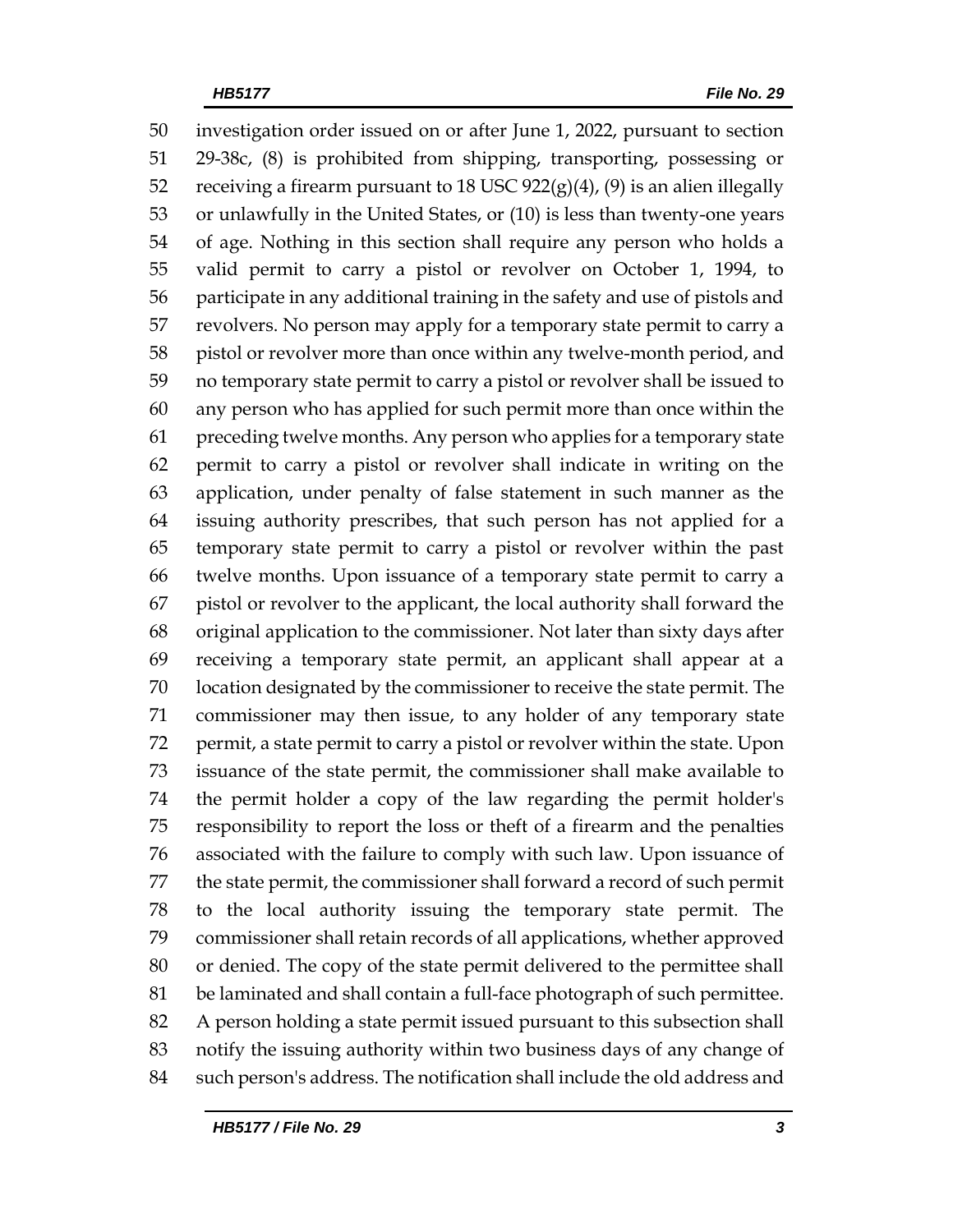85 the new address of such person.

This act shall take effect as follows and shall amend the following sections:

| Section 1 | October 1, 2022 | 20.29(1) |
|-----------|-----------------|----------|
|           |                 |          |

*PS Joint Favorable*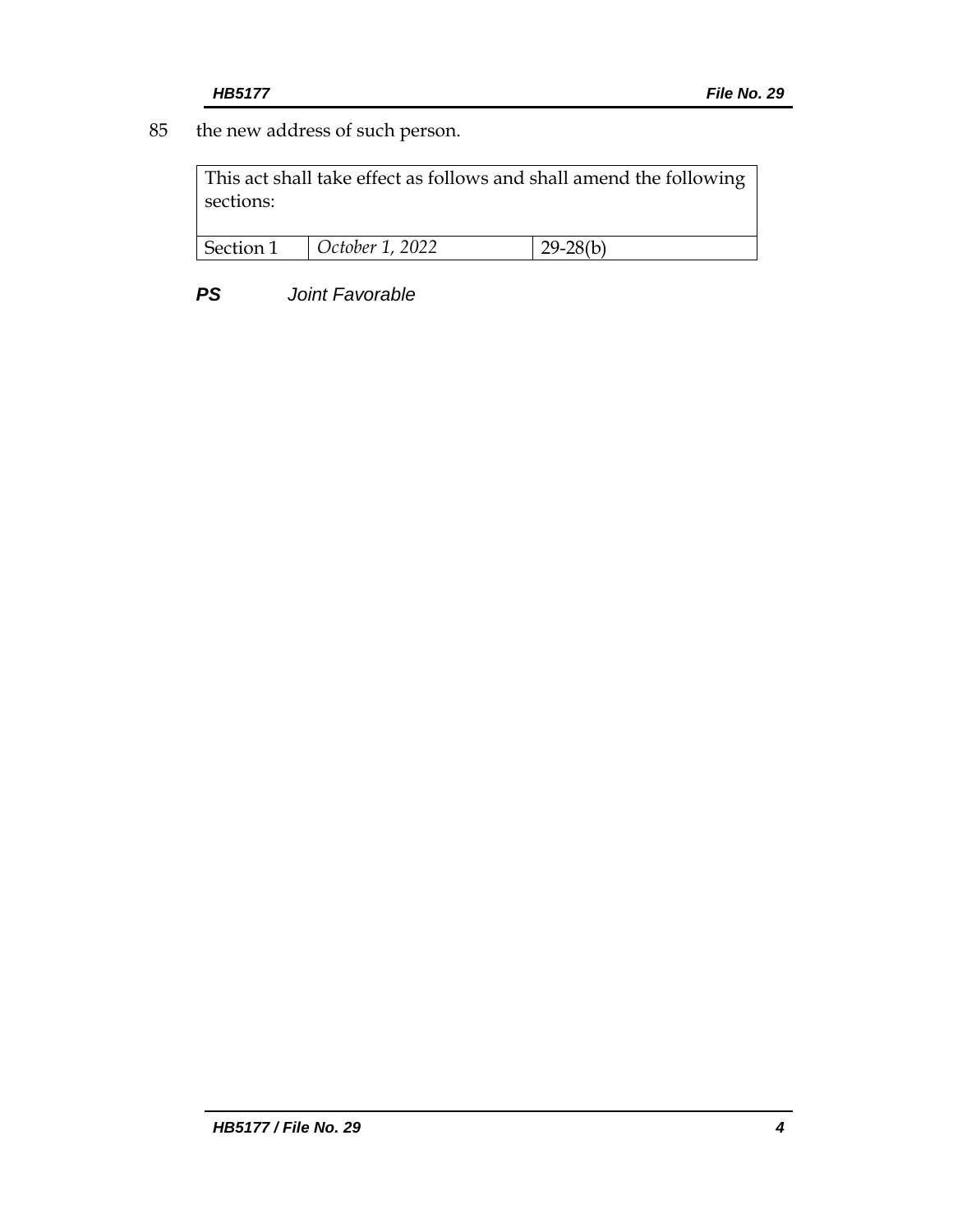*The following Fiscal Impact Statement and Bill Analysis are prepared for the benefit of the members of the General Assembly, solely for purposes of information, summarization and explanation and do not represent the intent of the General Assembly or either chamber thereof for any purpose. In general,*  fiscal impacts are based upon a variety of informational sources, including the analyst's professional *knowledge. Whenever applicable, agency data is consulted as part of the analysis, however final products do not necessarily reflect an assessment from any specific department.*

### *OFA Fiscal Note*

#### *State Impact:* None

#### *Municipal Impact:*

| <b>Municipalities</b> | <b>Effect</b> | FY 23 \$  | FY 24 \$  |
|-----------------------|---------------|-----------|-----------|
| Montville; Ledyard    | Revenue       | Less than | Less than |
|                       | Loss          | \$1,000   | \$1,000   |

#### *Explanation*

The bill allows tribal reservation residents of the Mashantucket Pequot and Mohegan reservations to obtain temporary firearm permits from their tribal police departments, rather than the local police departments of Montville and Ledyard.

The bill results in a revenue loss of less than \$1,000 annually to the towns of Montville and Ledyard associated with a reduction in temporary firearm permit requests.<sup>1</sup>

#### *The Out Years*

The annualized ongoing fiscal impact identified above would continue into the future subject to the number of temporary firearm permits issued.

 $^{\rm 1}$  Municipalities retain \$70 of the fee charged for each temporary firearm permit.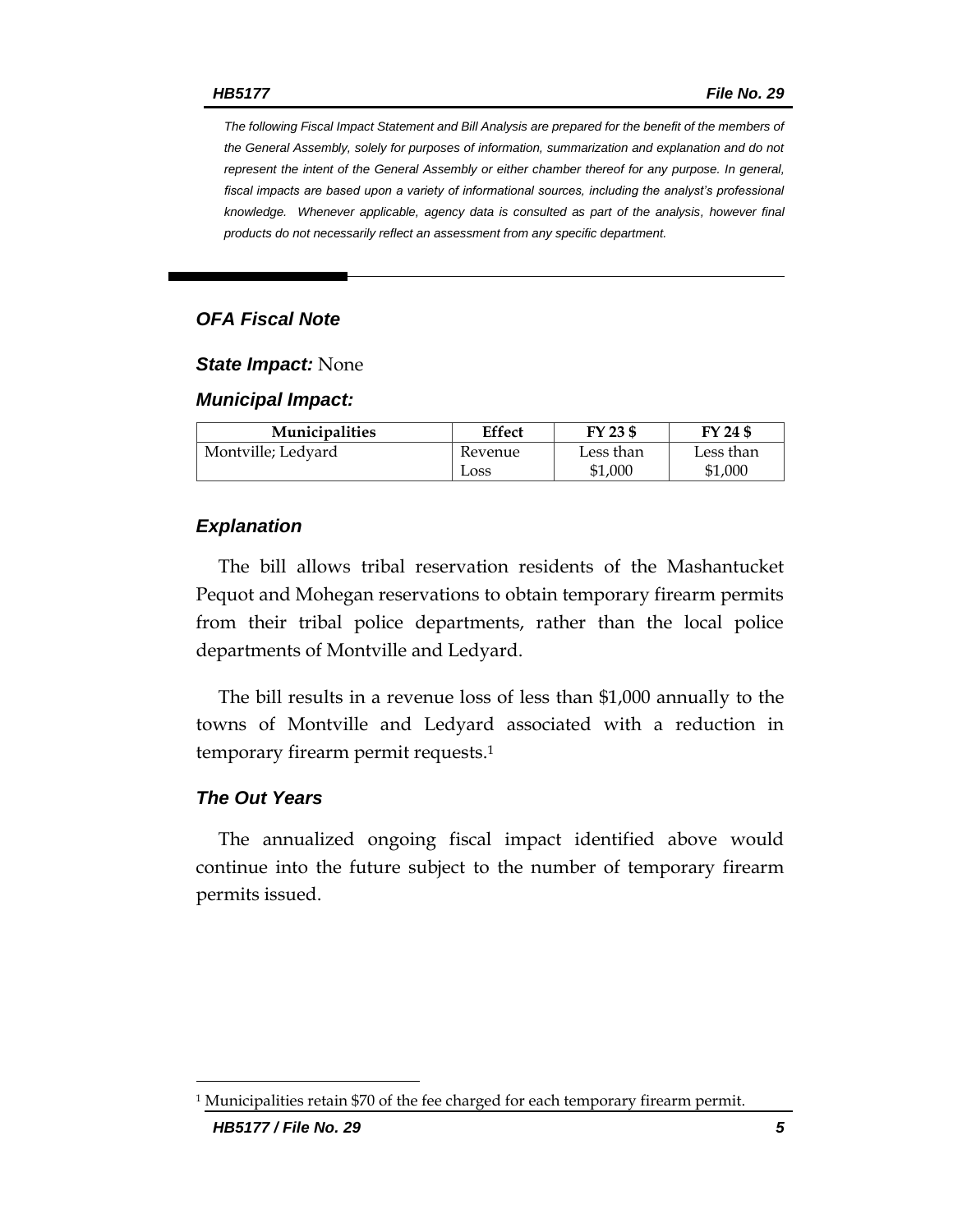#### **OLR Bill Analysis HB 5177**

### *AN ACT CONCERNING ISSUANCE OF TEMPORARY STATE FIREARM PERMITS BY TRIBAL POLICE DEPARTMENTS.*

### **SUMMARY**

This bill authorizes the Mohegan and Mashantucket Pequot police chiefs to issue temporary state handgun permits to applicants who are tribal reservation residents. Under current law, tribal reservation residents must apply for these permits to the local official (police chief, borough warden, or first selectman) of the municipality in which the reservation is located.

Specifically, the bill allows the police chiefs of federally recognized Native American tribes in the state with a "law enforcement unit" to issue the permits to applicants who are bona fide permanent residents of the tribal reservations, pursuant to the statutory permit approval process. By law, "law enforcement units" include the Mashantucket Pequot and Mohegan tribal police departments which are governed under a memorandum of agreement (CGS § 7-294a).

EFFECTIVE DATE: October 1, 2022

#### **BACKGROUND**

#### *Handgun Permit Application Process*

With certain exceptions, state law bars anyone from carrying a handgun (i.e., a pistol or revolver) in Connecticut without a permit. In a two-step process, state residents must first get a temporary state permit from the local permit-issuing official (in most cases, the police chief) as a condition of getting a five-year permit from the Department of Emergency Services and Public Protection (DESPP). The local official must investigate the applicant and find that he or she is suitable to carry firearms and wants to carry them for lawful purposes (CGS §§ 29-28 to